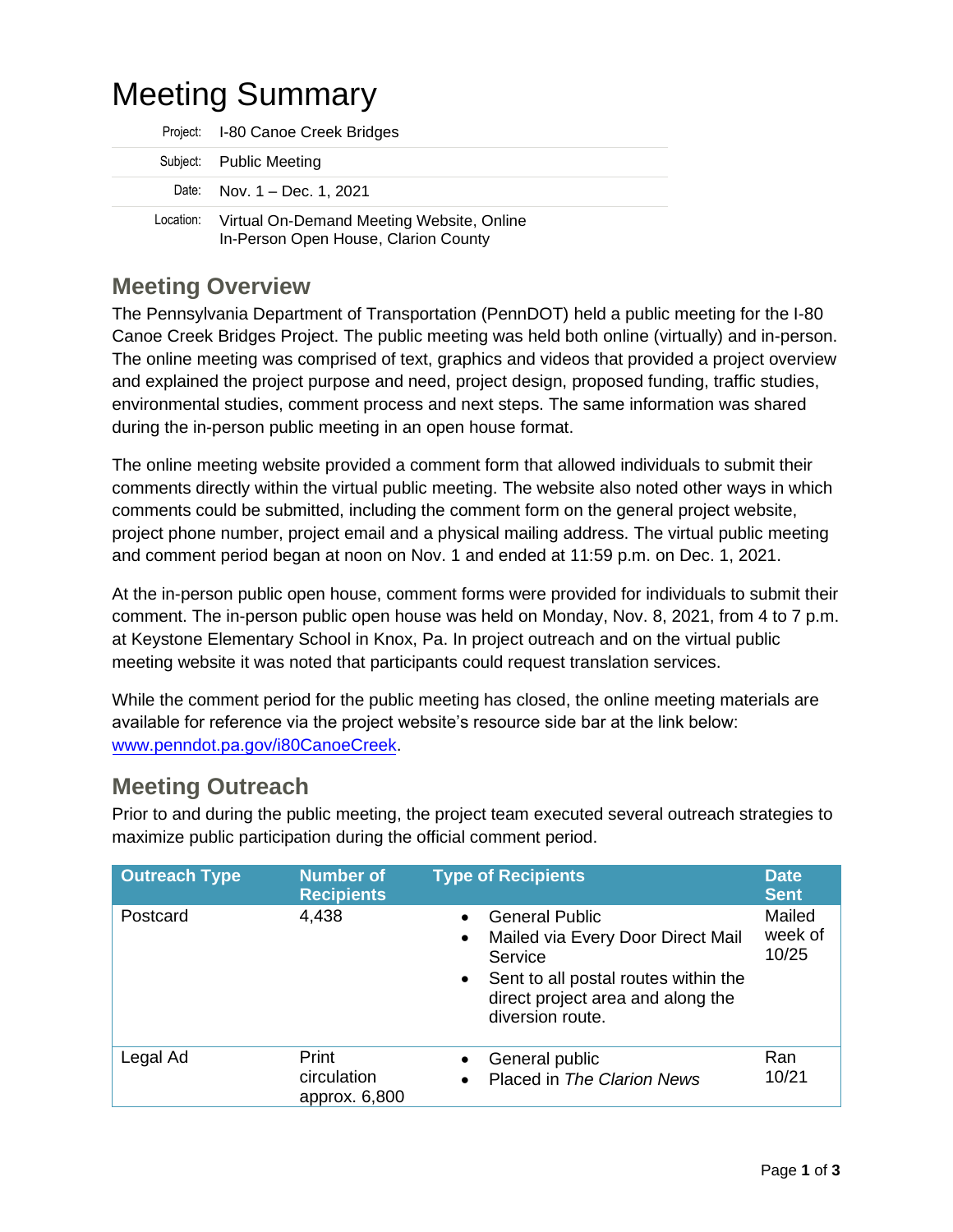| Stakeholder & Public<br><b>Mailing List Email</b>               | 148                      | Key stakeholders, legislators and<br>those who requested to be put on<br>the project's mailing list.<br>Email with information about the<br>virtual public meeting and in-<br>person open house.                                             | 11/1                       |
|-----------------------------------------------------------------|--------------------------|----------------------------------------------------------------------------------------------------------------------------------------------------------------------------------------------------------------------------------------------|----------------------------|
| Knowledgeable<br>Parties Email & Flyer                          | 8                        | Knowledgeable parties identified<br>$\bullet$<br>in EJ analysis<br>Email with information about<br>virtual and in-person meetings,<br>along with a flyer to be distributed<br>in the community and copies of<br>social media art for sharing | 11/1                       |
| <b>News Release</b>                                             | N/A                      | Sent to area media to distribute<br>via news stories and calendars of<br>events for the general public.                                                                                                                                      | 11/1                       |
| <b>Public Officials</b><br><b>Briefing</b>                      | N/A                      | Invited public officials to a pre-<br>$\bullet$<br>launch briefing to get a first look<br>at the materials to launch in the<br>virtual public meeting                                                                                        | $11/1$ at<br>9:30<br>a.m.  |
| <b>Diversion Route</b><br>Workshop Follow Up<br><b>Briefing</b> | N/A                      | Invited diversion route workshop<br>attendees to attend a follow-up<br>briefing to review the proposed<br>route improvements included in<br>the public meeting materials.                                                                    | $11/1$ at<br>10:30<br>a.m. |
| <b>Social Media Posts</b>                                       | 23,516 people<br>reached | Social media posts on PennDOT<br>social media regarding how to<br>participate in the public meeting<br>and comment period<br>257 engagements across 3 posts                                                                                  | 11/1<br>11/8<br>11/29      |

## **Meeting Participation**

Statistics regarding public participation in the public meeting are below (*data as of close of comment period on Dec. 1*).

| <b>Public Meeting Metrics</b>                      |     |  |  |  |  |
|----------------------------------------------------|-----|--|--|--|--|
| <b>Total Virtual Public Meeting Unique Website</b> | 479 |  |  |  |  |
| Visitors (11/1-12/1)                               |     |  |  |  |  |
| <b>Total In-Person Public Open House</b>           | 35  |  |  |  |  |
| Attendees                                          |     |  |  |  |  |
| Total Meeting Comments (11/1-12/1)                 | 96  |  |  |  |  |

Based on the comments received during the public comment period, 19 percent of individuals who visited the public meeting website or attended an in-person meeting submitted a comment. The project team is evaluating and considering this feedback as the Categorical Exclusion Reevaluation environmental document is completed.

### *Common Comment Themes:*

- Several commenters indicated their **opposition to tolling**. Reasons included:
	- o Existing Turnpike frustration